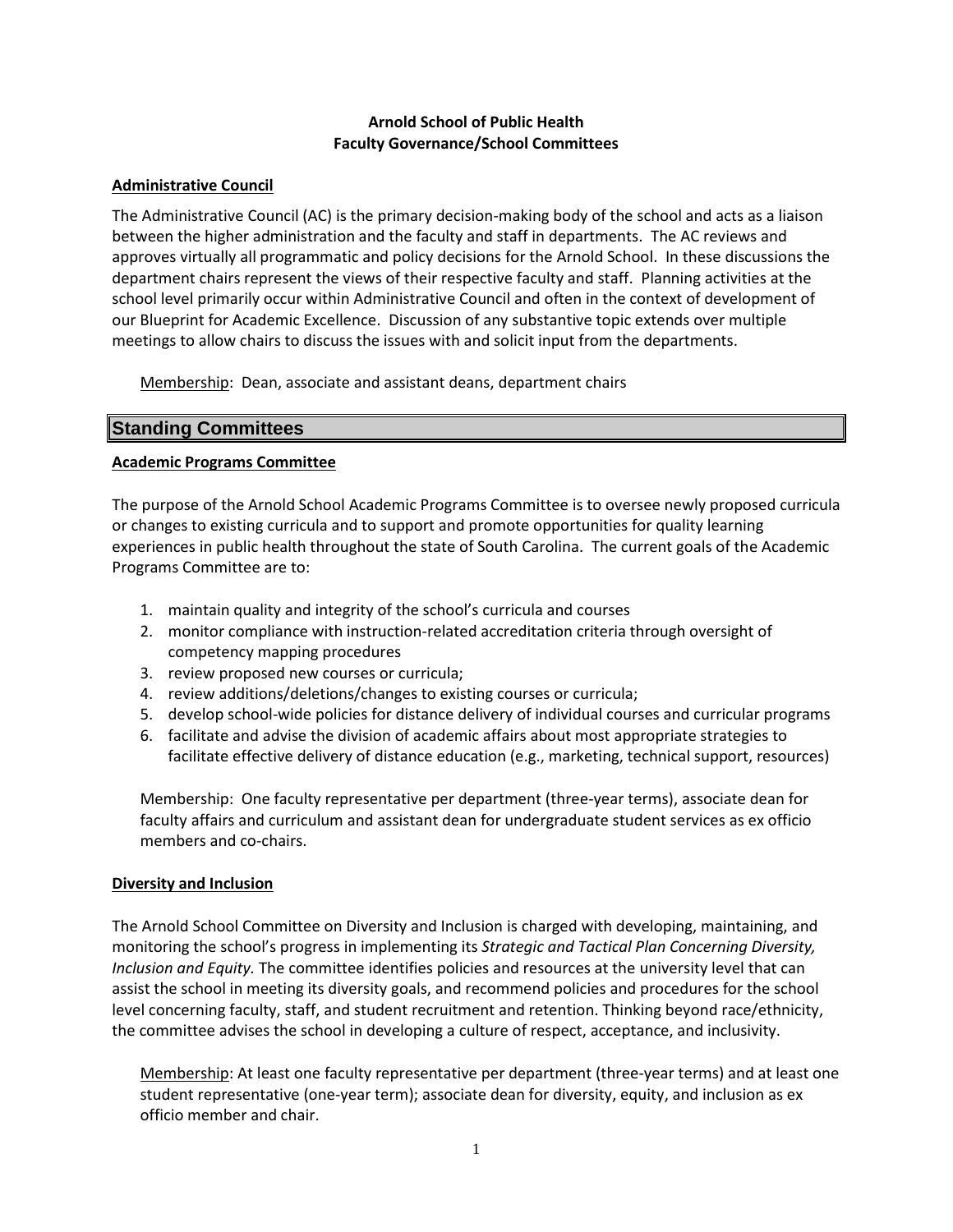#### **Evaluation**

The Arnold School Evaluation Committee was developed to ensure a purposeful, collaborative approach to all planning and evaluation activities. The committee assists school leadership in developing evaluation plans in connection with the strategic planning process and reviewing and making recommendations for improving the school's data collection and evaluation processes. All of this is focused on ensuring that useful, accurate data are efficiently collected with a minimum duplication of effort and that the evaluation results are available and used by school and department leadership.

Membership: One faculty representative per department (three-year terms) and at least one student representative (one-year term); at least one representative from the public health community (alumni and/or partner), associate dean for operations and accreditation and the director of evaluation and academic assessment as ex officio members and co-chairs.

#### **Scholastic Standards and Petitions (Grievance Committee)**

The Arnold School Scholastic Standards and Petitions Committee acts as an investigatory and advisory body on student appeals and grievances of an academic nature (this excludes grades), and reviews and recommends appropriate action on academic requirements and standards, current academic policies and practices, and petitions from students who seek relief from scholastic regulation and requirements. The committee is not used for appeals where a clearly defined appeal process has already been established. Functions of the school's committee are spelled out in the *[Faculty Manual](http://www.sc.edu/policies/facman/Faculty_Manual_Columbia.pdf)*:

*Each college shall elect from its faculty a committee on scholastic standards and petitions to oversee the academic progress of undergraduate majors in its degree programs. This committee may formulate regulations concerning the scholastic standards of degree programs within the college, provided that these shall not be lower than the general university standards. Such regulations shall govern criteria for entrance into degree programs, criteria for determining scholastic eligibility of majors enrolled in degree programs, the number of majors that a degree program may accommodate, and attendance.*

*In order to become effective, such regulations formulated by a college committee and approved by the college faculty, must be submitted to the university Committee on Scholastic Standards and Petitions during the semester prior to the proposed implementation date. If approved, the proposed regulations must be submitted to the Faculty Senate. Approved regulations shall take effect after their publication in the university Undergraduate Studies Bulletin unless rescinded by action of the university faculty or the Faculty Senate.*

*The college committee shall also act on petitions concerning college and university academic regulations. Procedures for appeals of college committee decisions are set forth under the Committee on Scholastic Standards and Petitions.*

*In the event that a student who meets the requirements to continue enrollment in the university is not allowed to continue in a particular degree program, no record of that action shall be made in the student's file.*

*By September 1, the college committee shall make an annual report to the university committee on the number of petitions received and their disposition.*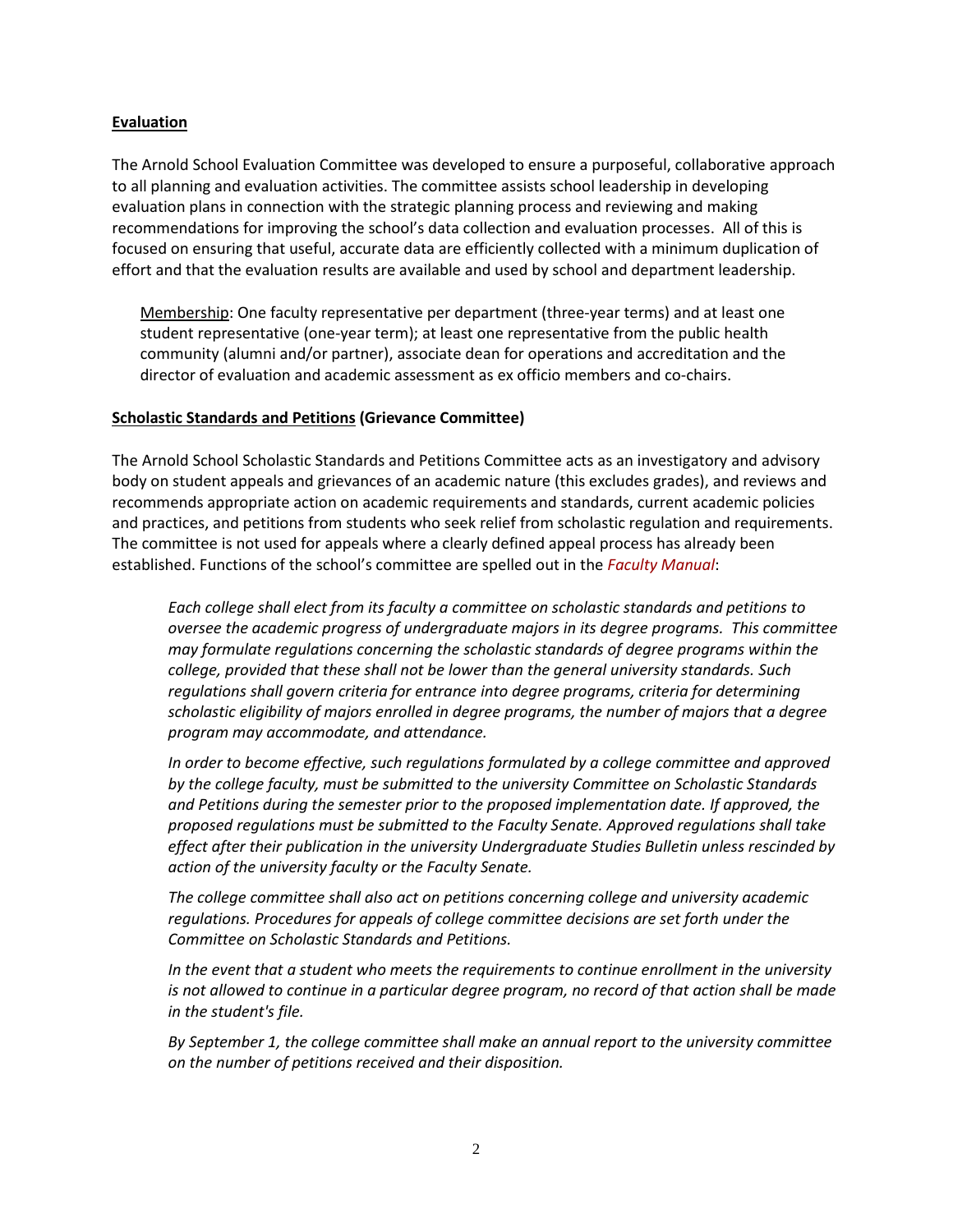Membership: At least one faculty representative per department (three-year terms) and at least one undergraduate and one graduate student representative (one-year terms); assistant dean for undergraduate student services as chair.

## **Tenure and Promotion Committee**

The Arnold School Tenure and Promotion Committee is essential to the school. The purpose of the committee is to review and promote excellence in performance of teaching, research and service of tenure-track faculty. Specific goals include:

- evaluation of candidates for tenure and promotion;
- third-year review of untenured faculty;
- post-tenure review of tenured faculty;
- development and approval of tenure and promotion guidelines and criteria.

The structure and function of the committee change to accommodate faculty growth and new accountability requirements. These changes are accomplished through the collaboration of the committee chair, the associate dean of faculty affairs and curriculum, and, if necessary, the committee and/or dean.

*Membership*: all tenured faculty members in the Arnold School; committee chair is a tenured professor elected by the committee for a two-year term.

# **Councils**

## **Council of Program Directors**

The Arnold School Council of Program Directors addresses policies and issues related to student services and support, including student recruitment and application procedures, policies related to student support, and student travel awards. Members of this council are expected to be actively involved with annual program assessments. This council is advisory to the division of academic affairs and to the dean.

Membership: all graduate and undergraduate program directors; associate dean for faculty affairs and curriculum and assistant dean for undergraduate student services as co-chairs. Council typically meets with associated departmental/program staff and director of graduate student services.

**Dean's Student Advisory Council** (aka Executive Committee of the Arnold School of Public Health Student Association)

The mission of the Dean's Student Advisory Council is to provide departmental representation to the Arnold School administration in order to address student concerns, promote volunteer, social, and networking opportunities, and to aid in gaining and retaining top tier students.

Membership: two graduate student representatives per department (two-year term) plus 2 undergraduates per department (EXSC and PUB); liaisons to the university's graduate student association, the APHA student caucus, the SC Public Health Association, and Institute for Healthcare Improvement (IHI) Open School, as available. The office of graduate student services provides staff support. The associate dean for faculty affairs regularly attends meetings. The